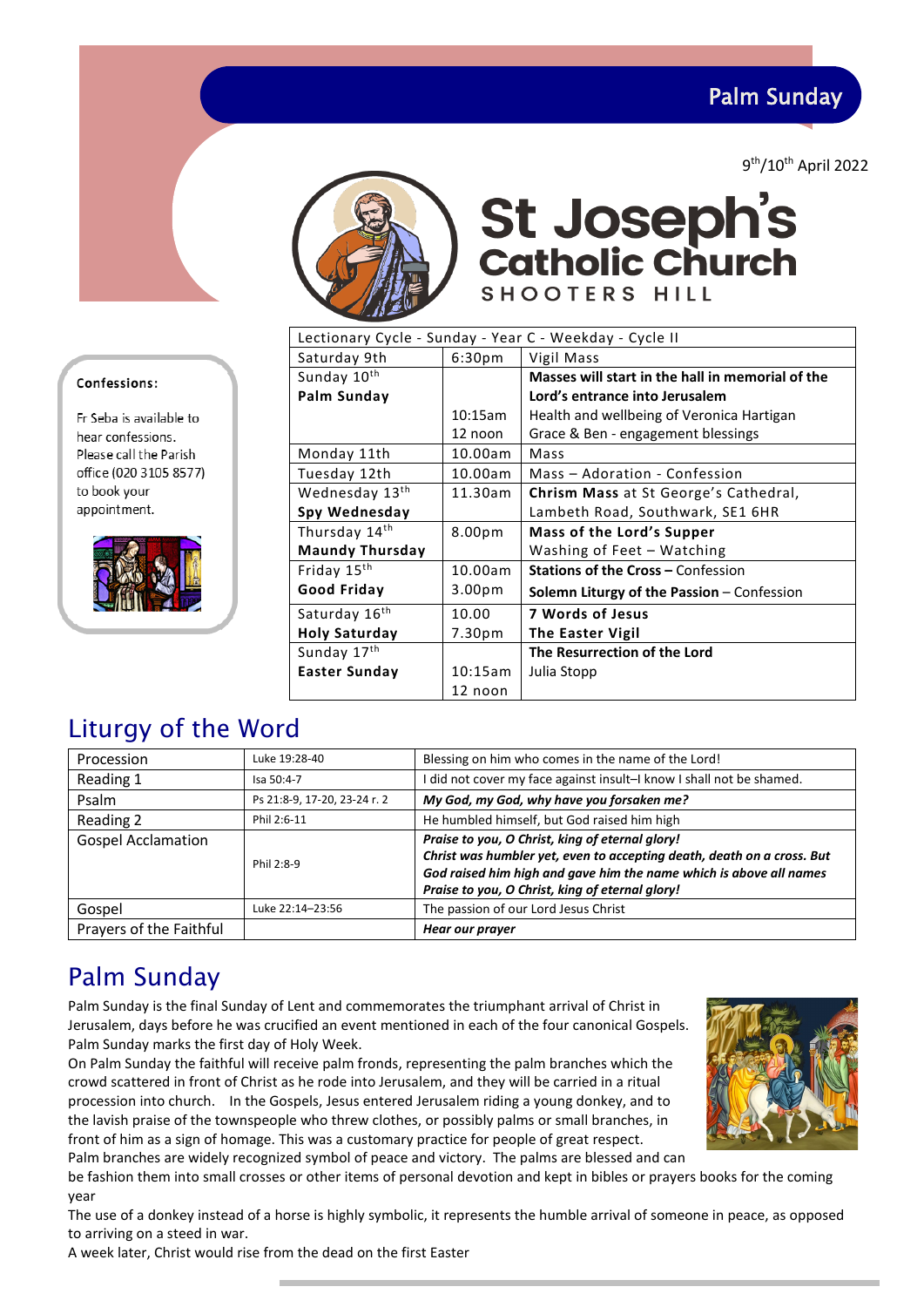# page 2 Palm Sunday



The summit of the Liturgical Year is the Easter Triduum— The Easter Triduum is the holiest season of the Church year as we gather to celebrate the Passion, Death, and Resurrection of Our Lord Jesus Christ. Silence is used by the Church to remind us of the reverent awe appropriate during these most holy days. At the conclusion of the Mass on Holy Thursday, the Blessed Sacrament will be processed to the repository.

We depart from Mass on Holy Thursday in silence, remembering the impending arrest and Passion of our Lord. On Good Friday, we gather and depart in silence in commemoration of the Lord's Passion. Finally, we gather in silence for the Easter Vigil, in joyful expectation of the Resurrection.

The liturgical services that take place during the Triduum are:

### **Mass of the Lord's Supper**

When we celebrate the Mass of the Lord's Supper we remember the moment when Jesus instituted both the Eucharist and the ministry of the priesthood in his Church.

The tone of the liturgy reflects the tone of the event it celebrates, the Lord's Last Supper. It is the sombre tone of an intimate gathering of Jesus with his disciples; a gathering that Jesus knows is also a moment of farewell.



Jesus surprises his disciples. He get up from table and begins himself to wash the feet of his disciples. He himself take on the gesture of the ritual cleansing of the feet of those who are with him at table.

This farewell gesture of Jesus with his disciples sets a pattern that explains who Jesus is. Jesus is the one who humbles himself so that we can have life. Tomorrow in the Liturgy of Good Friday we will accompany Jesus further on this path of giving himself up for us, through his total self-giving on the Cross.

In washing the feet of his disciples, Jesus teaches us that being "Lord and Master" is not about power or money or popularity, or the ability to exploit people, much less about trying to control others through violence or extortion. Being a Christian means that through our lives we proclaim that "God is love".

#### **Good Friday of the Lord's Passion**



#### **''It is accomplished; and bowing his head he gave up his spirit."**

Today the whole Church mourns the death of our Saviour. This is traditionally a day of sadness, spent in fasting and prayer.

Good Friday is the one day in the year that no Masses are celebrated. In remembrance of Jesus' suffering and death on the Cross, we gather for a Communion service and to Venerate the Holy Cross.

Fasting is obligatory from age 18 until age 59, unless fasting jeopardizes your health (for example, pregnant or nursing mothers, those with chronic illness like diabetes, etc.). When fasting, a person is permitted to eat one full meal, as well

as two smaller meals that together are not equal to a full meal. All Catholics from age 14 onwards should abstain from eating meat.

#### **Mass of the Resurrection of the Lord**

Easter is the feast of feasts, the pure joy and gladness of all Christians. In the very centre of the Mass, the great prayer of thanksgiving, from the first words of the Preface, expresses the unrivalled motive for this joy: if it is right to praise You, Lord, at all times, how much more so should we not glorify You on this day when Christ our Passover was sacrificed, for He is the true Lamb who took away the sins of the world, who by His Death destroyed our death and by His Resurrection restored

our life. Easter means, then, Redemption obtained — sin destroyed, death overcome, divine life brought back to us, the resurrection of our body which is promised immortality. With such a certitude, we should banish all trace of sadness. *Haec dies quam fecit Dominus*: "This is the day which the Lord has made." Throughout



the octave we shall sing of the unequalled joy which throws open eternity to us. Every Sunday will furnish a reminder of it, and from Sunday to Sunday, from year to year, the Easters of this earth will lead us to that blessed day on which Christ has promised that He will come again with glory to take us with Him into the kingdom of His Father.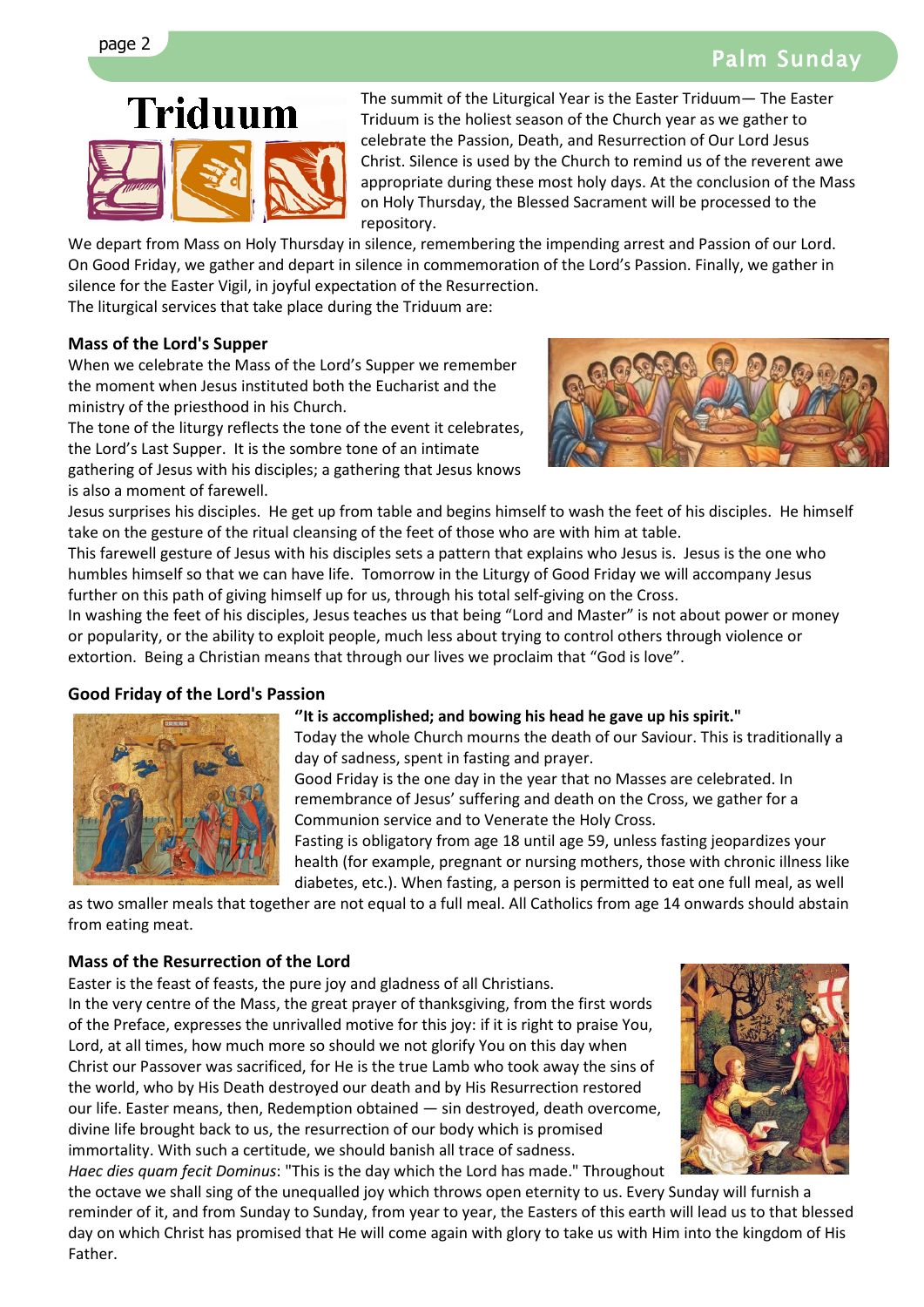Palm Sunday page 3



## Chrism Mass

at St George's Cathedral, Lambeth Road, Southwark, SE1 6HR at 11.30 am Maundy Thursday

(the 53 bus will take you directly outside the Cathedral) During the service, the Archbishop John Wilson will bless and consecrate oils that will be used for anointing during the administration of sacraments - outward signs of inward grace throughout the Diocese during the coming year.

The three oils are: The Oil of the Sick (oleum infirmorum), The Oil of

Catechumens (oleum catechumenorum / oleum sanctorum), The Oil of Chrism, or Holy Chrism (sacrum chrisma) The first two oils will be used for anointing the sick (oleum infirmorum), and catechumens receiving the Sacrament of Baptism this Easter; both are plain olive oil which is blessed.

The Oil of Chrism consists of olive oil mixed with balsam - an aromatic resin - which the Archbishop will breathe on to invoke the Holy Spirit, and which will be duly consecrated using these words:

**"May this oil be the Chrism of Salvation for those born of again of water and the Holy Spirit and may it make them partakers of eternal life and sharers of heavenly glory. Through Christ our Lord."**

This special oil will be used in the anointing of those receiving the Sacraments of Confirmation or Ordination, including the anointing of a new Bishop.

The Chrism Mass is also when the priests renew their promises of ordination to serve God and his people. The service is one of the most solemn and beautiful to take place during the year, and it offers an opportunity for clergy, religious and laity from all parishes in the diocese to join together in prayer.

> **These oils blessed at our Cathedral (our Mother Church) will be presented to our parish at the Mass of the Lord 's Supper on Maundy Thursday**

## We wish you and yours a Blessed Triduum and Easter Season

## Farewell, Many Blessings and Thanks

to Phil Pinnington as he, and his wife Michelle, move to pastures green. Phil has been in our parish for over 20 years and has worked *very hard* in various rôles including leading the choir and being the Chair of the Steering and Finance Committees, plus stepping in to many jobs to do with maintenance and health and safety, whilst remaining friendly and cheerful. He will be a great lost to our community **and all his rôles will need to be filled by other people** but more importantly his absence will create a void for the many people who have had the pleasure to know and work with Phil for several years. Keep in touch please Phil !!

**If you would like to sign a card to thank Phil for all he has done please see Josephine**

#### **Prayer to St Joseph**

Hail, Guardian of the Redeemer, Spouse of the Blessed Virgin Mary. To you God entrusted his only Son; In you Mary placed her trust; with you Christ became man. Blessed Joseph, to us too, show yourself a father and guide us in the path of life. Obtain for us grace, mercy and courage, and defend us from every evil. Amen



#### **Synod Prayer**

We stand before You, Holy Spirit, as we gather together in Your name

With You alone to guide us, make Yourself at home in our hearts; teach us the way we must go and how we are to pursue it.

We are weak and sinful; do not let us promote disorder. Do not let ignorance lead us down the wrong path not partiality influence our actions.

Let us find in You our unity so that we may journey together to eternal life and not stray from the way of truth and what is right

All this we ask of you, who are at work in every place and time, in the communion of the Father and the Son forever and ever, Amen



#### **Prayer to Saint Michael the Archangel**



St Michael the Archangel. Defend us in the day of our battle. Be our safeguard against the wickedness and snares of the devil. May God rebuke him, we humbly pray, and do thou, O Prince of Heavenly Hosts, by the power of God, cast into hell satan, and all the evil spirits who wander around the world seeking the ruins of souls.